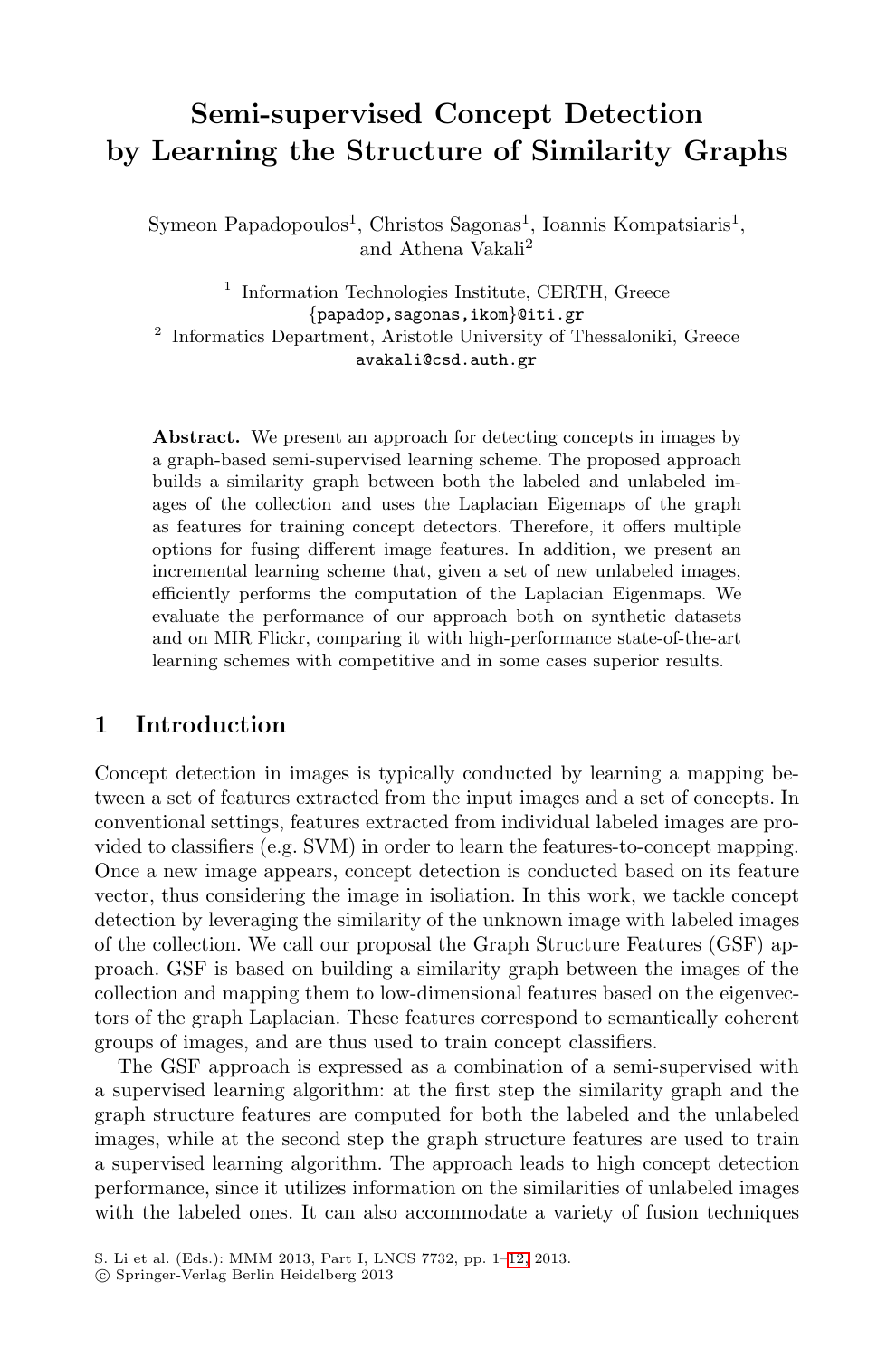#### 2 S. Papadopoulos et al.

for combining different sets of features to further improve performance. To make the approach applicable in online settings, we also devise an incremental scheme for computing the graph structure features of unknown images in online mode.

**Contributions:** The paper proposes a novel semi-supervised concept detection approach that does not rely on features extracted from isolated content items, but from features that capture the similarity structure between the unknown and the labeled items. Thanks to the transformation of original content features into a similarity graph and the extraction of low-dimensional graph structure features, GSF is well-suited to high-dimensional features, and offers several options for performing fusion between multiple feature sets. GSF is tested in comprehensive experiments, in which it is found to outperform or to compete closely with two high performing state-of-the-art approaches. In addition, we propose an incremental implementation of the [pr](#page-10-0)oposed scheme that achieves similar performance as the batch learning scheme, and enables application of the framework in online learning settings.

## **2 Related Work**

Utilizing the implici[t](#page-11-1) [r](#page-11-1)elational structure by computing similarities between images of a collection has been proposed before. In [1], an extended similarity measure is proposed that leverages local neighborhood structures of images, computed from the content and label inf[orm](#page-11-1)ation of similar images. The extended similarity was used on top of well-known semi-supervised learning methods [2] and shown to improve performance. However, this approach is not amenable to online learning settings, as it relies on global graph computations [2,3].

A different approach is presente[d i](#page-11-2)n [4], where a sparse similarity graph is constructed based on a convex optimization method. Then, an additional  $\lambda_1$ -norm minimization problem is solved to perform semi-supervised inference on the noisy image tags, and t[o](#page-11-2) derive a compact concept space. Online concept detection is possible in the [d](#page-11-3)erived concept space. The approach of [4] is shown to yield superior concept detection accuracy in a standard benchmark. However, it suffers from [a](#page-11-4) computationally intensive training step. Another semi-supervised concept detection approach is grounded on the notions of hashing-based  $\lambda_1$ -graph construction and KL-based multi-label propagation [5]. Despite being applicable to large-scale datasets and yielding high performance, this approach is not practical in online learning settings since it relies on a computational scheme that requires 50 iterations (as stated in [5]) for convergence during inference.

Our work is mostly related to [6] that introduces the concept of "social dimensions", i.e. the top- $k$  Laplacian eigenvectors, as a means to tackle the relational classification problem [7]. We adopt a similar feature representation, but apply it in a different problem, i.e. concept detection in multimedia. Moreover, we consider an extension that renders our approach practical in online settings in contrast to [6] that is only applicable in transductive learning settings.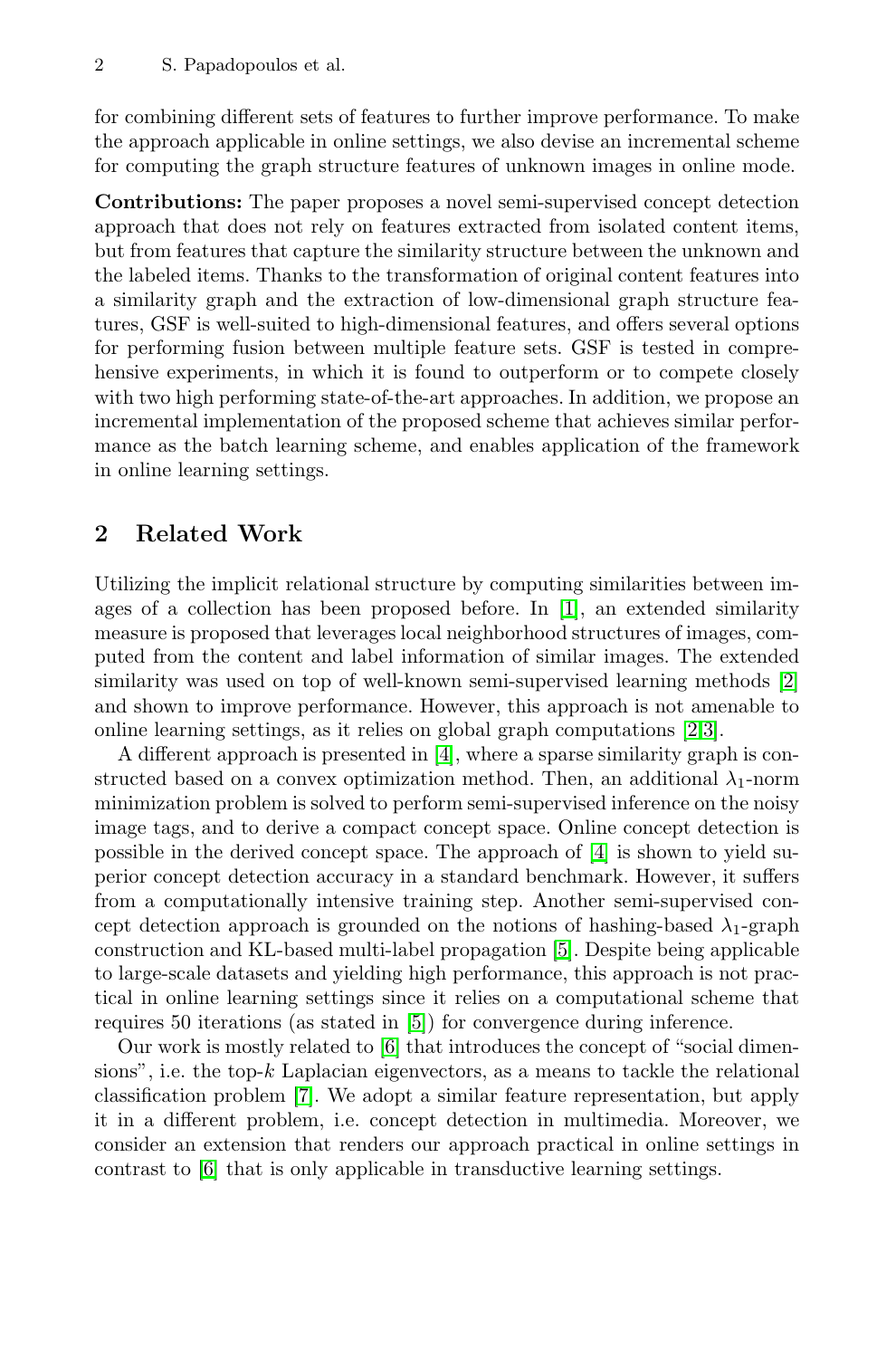## **3 Proposed Approach**

<span id="page-2-0"></span>The basic formulation of the GSF approach is provided in a transductive learning setting, where both the labeled and the unlabeled samples are available at training time (subsection 3.1). To render our proposal more practical in realworld learning settings, we describe an incremental extension that can predict the concepts of unknown items that were not available during training (subsection 3.2). Finally, we describe a set of possibilities for fusing multiple features with the goal of improving the concept detection performance (subsection 3.3).



<span id="page-2-1"></span>**Fig. 1.** Overview of proposed approach

#### **3.1 Transductive Learning Setting**

The GSF approach is illustrated in Figure 1. Given a set of K target concepts  $\mathcal{Y} = \{Y_1, ..., Y_K\}$  and an annotated set  $\mathcal{L} = \{(\pmb{x_i}, \pmb{y_i})\}_{i=1}^l$  of training samples, where  $\mathbf{x}_i \in \mathbb{R}^D$  stands for the feature vector extracted from content item is and  $y_i \in \{0,1\}^K$  for the corresponding concept indicator vector, a transductive learning algorithm attempts to predict the concepts associated with a set of unknown items  $\mathcal{U} = {\mathbf{x_j}} \}_{j=l+1}^{l+u}$ , by processing together the sets  $\mathcal{L}$  and  $\mathcal{U}$ .

Based on the features of the input items, a graph  $G = (V, E)$  is constructed that represents the similarities between all pairs of items. The nodes of the graph include the items of both sets  $(L \text{ and } U)$ , i.e.  $V = V_L \cup V_U$  with  $|V| = n$ . There are different options for constructing such a graph:

**– Full graph:** All possible edges between the items of V are inserted as edges using weights to determine the degree of similarity for each pair. For two feature vectors  $x_i, x_j$ , a popular weighting scheme is the heat kernel:

$$
w_{ij} = \exp\left(-\frac{||x_i - x_j||^2}{t}\right) \tag{1}
$$

Full graph is not considered for use with the GSF approach, since GSF requires a sparse adjacency matrix to compute the graph structure features.

- $-$ **kNN graph:** An edge is inserted between items i and j as long as one of them belongs to the set of top- $k$  most similar items of the other. Two basic variants of this scheme are possible, symmetric and asymmetric, depending on whether both items  $i$ ,  $j$  belong to the similar set of each other or not.
- $\epsilon$ NN graph: A global distance threshold  $\epsilon$  is defined and then an edge is inserted between items *i* and *j* if  $||x_i - x_j||^2 < \epsilon$ .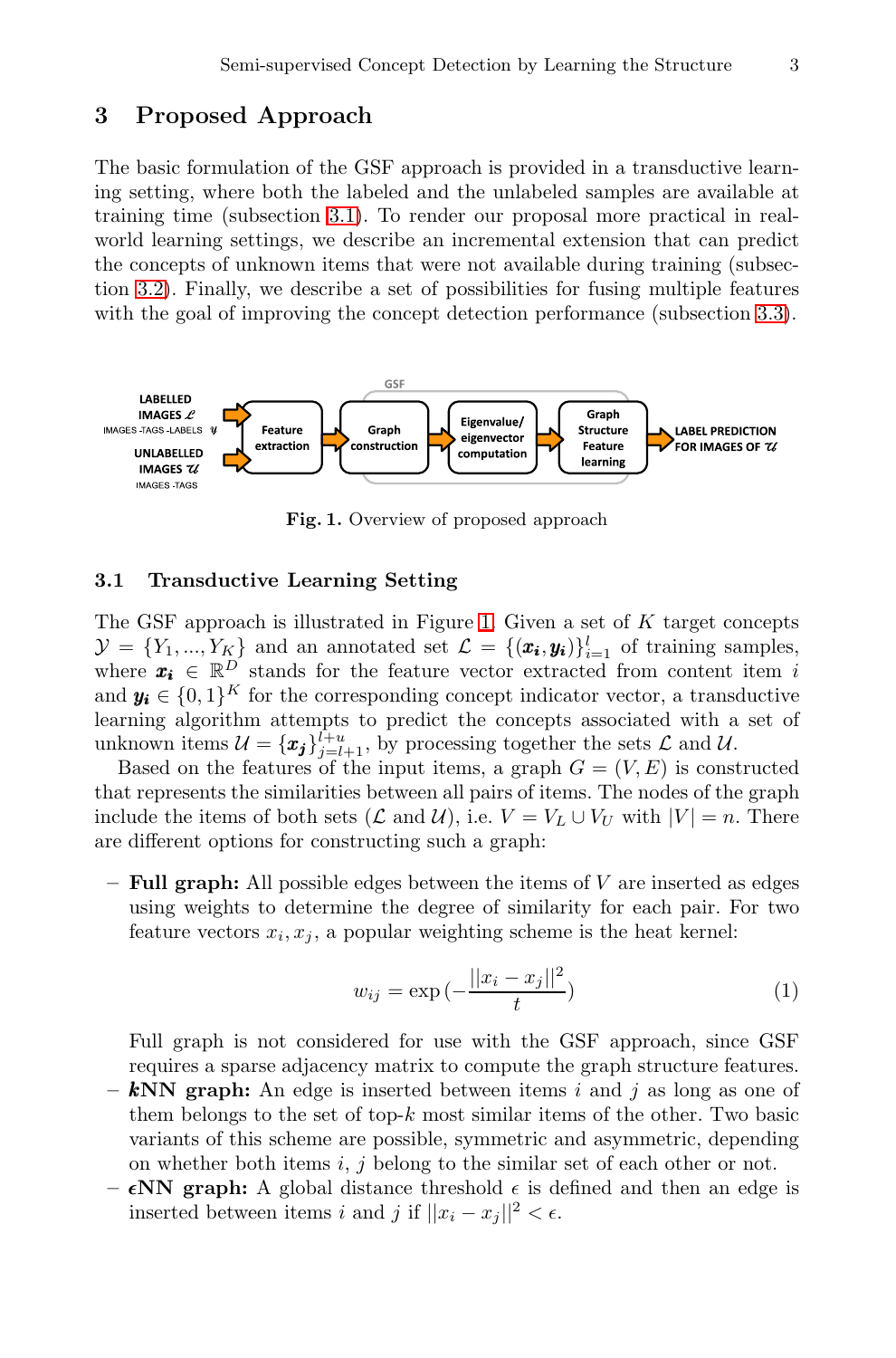#### 4 S. Papadopoulos et al.

Having constructed the similarity graph between the input media items, GSF proceeds with mapping the graph nodes to feature vectors that represent the associations of nodes with latent groups of nodes that form densely connected clusters. In order to extract such features, we first construct the normalized graph Laplacian from the degree  $(D)$  and adjacency  $(A)$  matrices of the graph:

$$
\tilde{L} = D^{-1/2} L D^{-1/2} = I - D^{-1/2} A D^{-1/2},\tag{2}
$$

where  $L = D - A$  is the graph Laplacian. Computing the eigenvectors of  $\tilde{L}$ corresponding to the C*<sup>D</sup>* smallest non-zero eigenvalues of the matrix results in n vectors of C*<sup>D</sup>* dimensions, which when concatenated form the input matrix  $S \in \mathbb{R}^{n \times C_D}$ , each row of which is denoted as  $S_i \in \mathbb{R}^{C_D}$  and constitutes the graph structure feature vector for media item i. These features, known as Laplacian Eigenmaps [8], are derived by solving the following minimization problem:

$$
\underset{S}{\text{argmin}} \ S^T \tilde{L} S, \qquad \text{s.t.} \ S^T S = I. \tag{3}
$$

In the final step, a classifier is trained using the structure feature vectors of the labeled items as input. In our implementation, we opted for the use of SVM. Apart from cla[ssific](#page-2-0)ation performance considerations, it is important for retrieval applications that the classifier produces real-valued prediction scores for unlabeled items, so that they can be ranked per concept. Producing real-valued prediction scores is also important for performing result fusion when multiple sets of features are available (see subsection 3.3).

#### **3.2 Incremental Learning**

The scheme of subsection 3.1 requires both labeled and unlabeled items to be available at train time for constructing a similarity graph from both sets and computing the respective structure features. In case new unlabeled samples were provided as input, it would be necessary to reconstruct the similarity graph for the extended set of items and recompute the eigenvectors of  $\tilde{L}$  (Equation 2). This is clearly impractical in settings where new media items are regularly arriving to the indexing system. Thus, it is necessary to devise incremental means for computing the graph structure features of unknown items.

**Linear Projection (LP):** A simple approach for der[ivi](#page-2-1)ng the graph structure features of a new item  $n+1$  is to determine the set  $N_{n+1}$  of k most similar items and then to compute the weighted mean of their graph structure features:

$$
S_{n+1} = \frac{\sum_{j \in N_{n+1}} w_{n+1,j} S_j}{\sum_{j \in N_{n+1}} w_{n+1,j}}
$$
\n(4)

where  $w_{n+1,j}$  denotes the similarity score between the new item and neighbouring item  $j$ , which may be computed by use of the heat kernel (Equation 1).

Submanifold Analysis (SA): A more accurate technique for estimating the graph structure feature vector of item  $n + 1$  relies on the analysis of the graph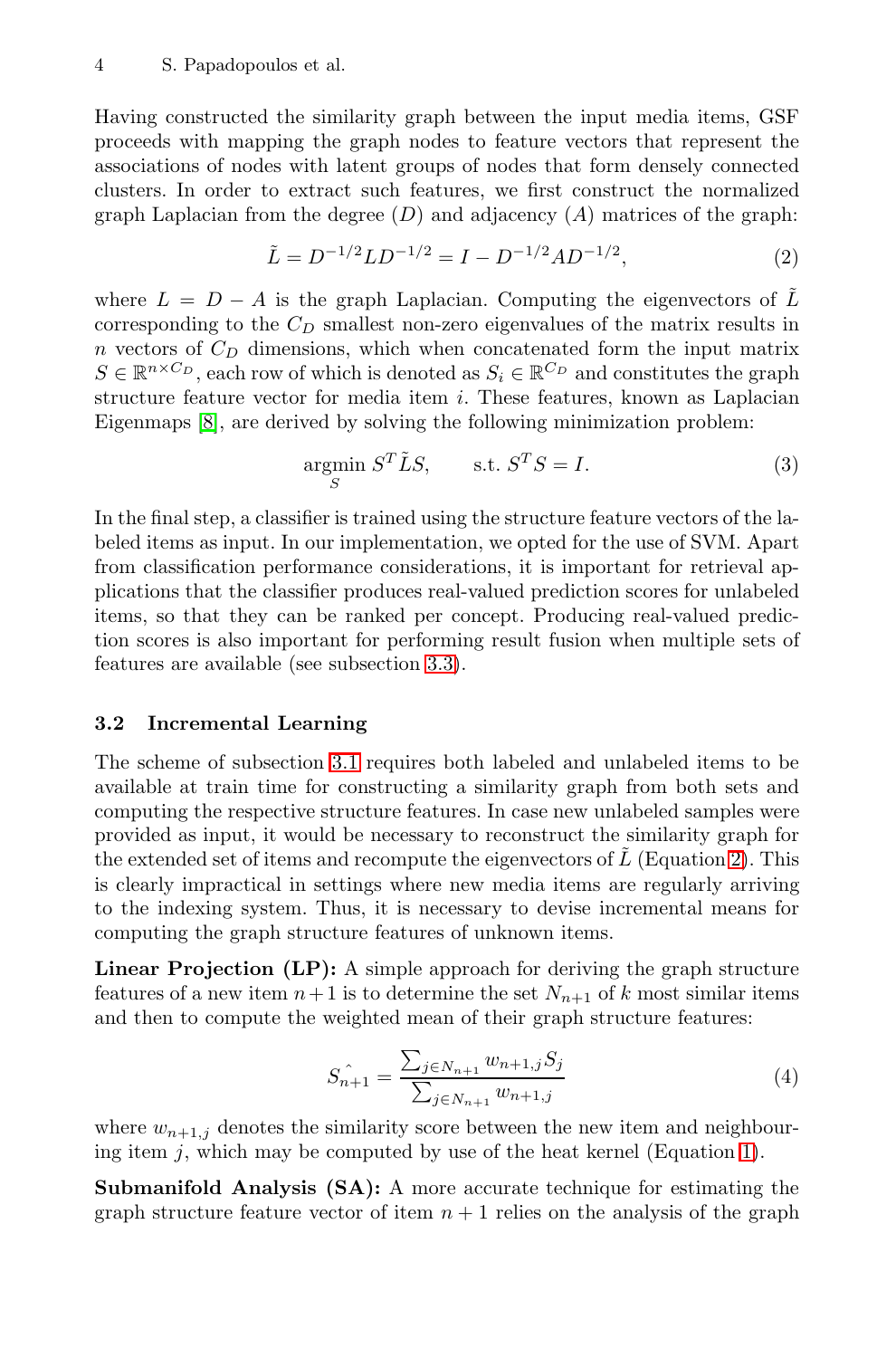<span id="page-4-1"></span>submanifold around it [9]. Initially, the  $(k + 1) \times (k + 1)$  similarity matrix  $W<sub>S</sub>$ is constructed b[etw](#page-4-0)een the new item and the  $k$  most similar items. Then, the sub-diagonal and sub-Laplacian matrices are derived as follows:

$$
D_S(i,i) = \sum_j W_S(j,i), \qquad L_S = D_S - W_S
$$

We compute the eigenvalues  $0 = \lambda_S^0 \leq \lambda_S^1 \leq ... \leq \lambda_S^d$  and d eigenvectors  $v_1, ..., v_d$ of the non-zero eigenvalues. This computation is lightweight since  $k$  is selected to be small (cf. experiments in Section 4). Finally, a weight vector  $C = [c_1...c_k] \in \mathbb{R}^k$ is determined by minimizing the following reconstruction error:

$$
\underset{c_i}{\text{argmin}} \ |v_{k+1} - \sum_{i=1}^{k} c_i v_i|^2 \quad \text{s.t.} \ \sum_i c_i = 1
$$

by using a non-linear constaint optimization method [10]. Once the weight vector C is computed, the new feature vector is computed as  $\hat{S}_{n+1} = \sum_{i=0}^{k} c_i S_i$ .

#### **3.3 Fusion of Multiple Features**

<span id="page-4-0"></span>GSF offers several options for fusing different sets of input features:

- **Feature fusion (F-FEAT):** This constitutes a common early fusion technique. In its simplest form, this is implemented by simple vector concatenation and by an optional feature normalization step.
- **Similarity graph fusion (F-SIM):** Combining two similarity graphs  $G_1$ and  $G_2$  constructed from two feature sets, this technique produces a fused  $graph G_F$ . The combination can be implemented by means of an elementwise additive or multiplicative operation between  $G_1$  and  $G_2$ .
- **Graph structure feature fusion (F-GSF):** According to this, graph structure feature vectors are computed separately from each similarity graph and are combined by concatenating the corresponding vectors.
- **Result fusion (F-RES):** This widely used late fusion technique is implemented by training a second-level classifier with the prediction scores of individual feature concept detectors as inputs.

## **4 Evaluation**

The proposed approach was evaluated on both synthetic and real data.

#### **4.1 Synthetic Data**

GSF was thoroughly tested using synthetic 2D distributions with limited number of samples to enable visualization of input data and classification results, and to make possible the exploration of a large number of experimental settings and the repetition of each experiment multiple times for deriving reliable performance estimates. Four kinds of distributions were used: (a) Two moons, (b) Lines, (c) Circles, (d) Gaussians. The following performance aspects were investigated: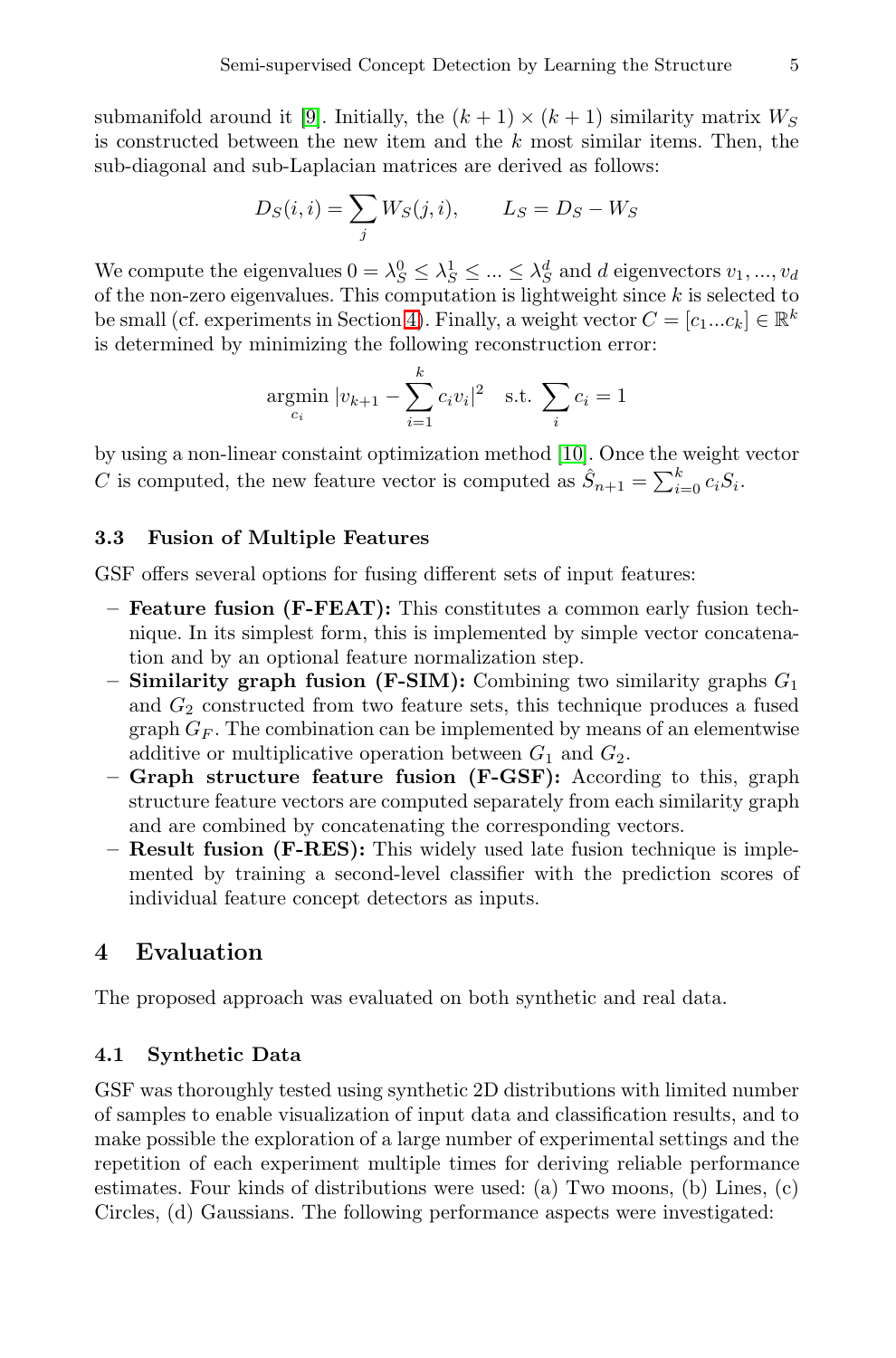6 S. Papadopoulos et al.



**Fig. 2.** Role of number of graph structure features  $(C_D)$  and training samples  $(\alpha)$ 

- **Parameters of GSF:** Number of graph structure features C*D*, graph construction technique (kNN or  $\epsilon$ NN) and associated parameters (k,  $\epsilon$ ).
- **Inductive learning:** GSF was evaluated in an inductive learning setting with the use of the baseline scheme of subsection 3.2.
- **Fusion method:** Four fusion methods of subsection 3.3.

**Parameters of GSF:** To test the behaviour of the proposed approach for different number of graph structure features, for each distribution, the number of features C*<sup>D</sup>* was varied from 1 to 100 and three settings were tested: low, medium and high noise. In the case of Two moons and Gaussians distributions, we found that the learning performance is almost insensitive to  $C<sub>D</sub>$  even when large amounts of noise are added to the input data. In the case of the Lines distribution, a similar behaviour is observed with the exception of the high noise setting, where we found that increasing the number of graph structure features harms performance. Finally, in the Circles distribution, a larger number of graph structure features was found to be beneficial, especially in high noise settings. Furthermore, performance was measured for different training set sizes (Figure 2). When 10% or more of the input data are available for training, performance appears to be insensitive to the number of features C*D*. However, for smaller training sizes, GSF appears to be increasingly sensitive to the selection of C*D*.

The role of the graph construction technique was examined by graphing the performance of GSF using both kNN and  $\epsilon$ NN for different values of k and  $\epsilon$ . Out of the two competing options,  $kNN$  appears as less sensitive to the selection of k, than  $\epsilon NN$  is to  $\epsilon$ . Only in the case of the Circles distribution, increasing the value of k seems to have an adversary effect on performance. In case of  $\epsilon NN$ ,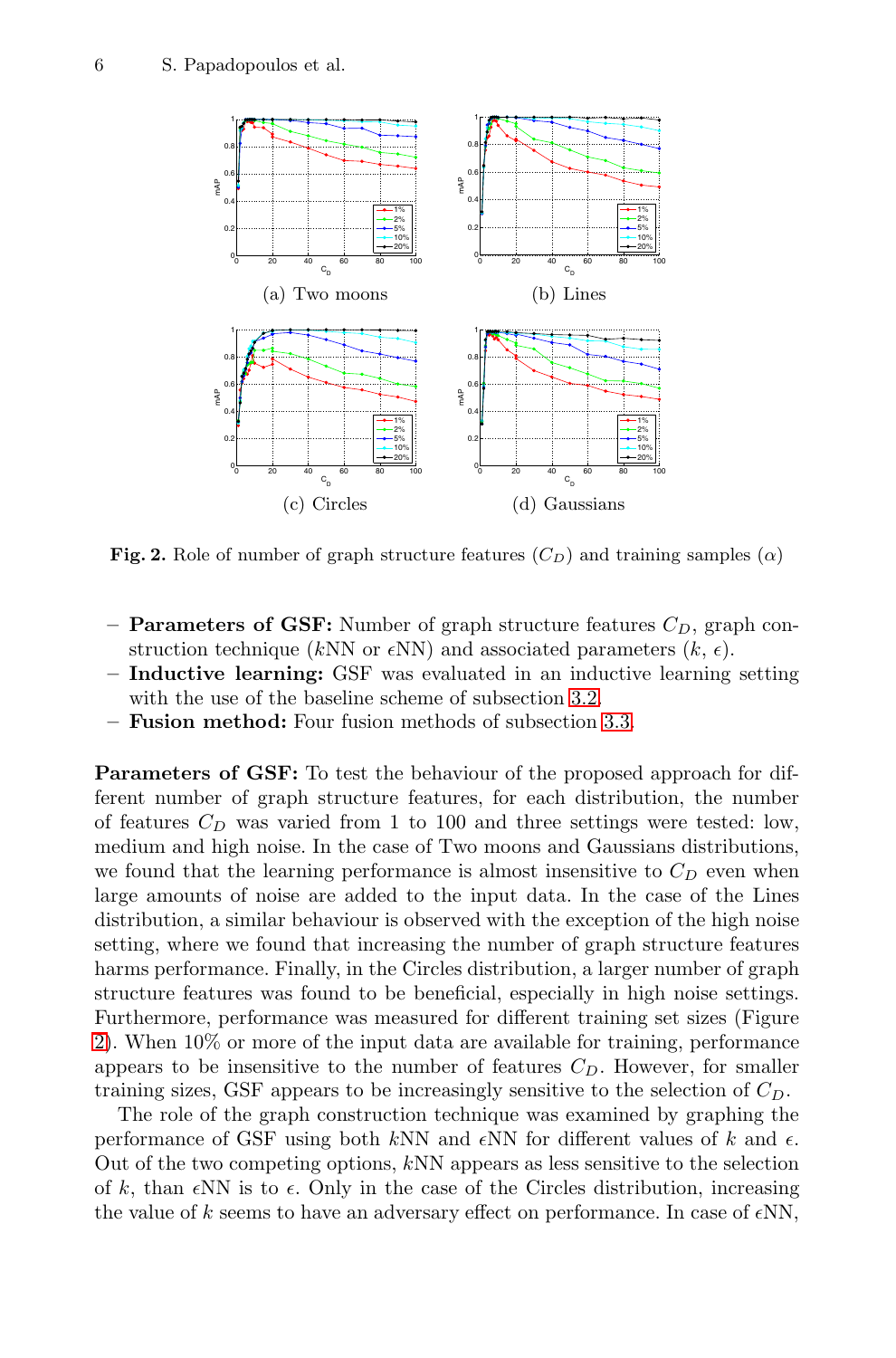<span id="page-6-0"></span>

**Fig. 3.** Inductive learning performance

increasing the value of  $\epsilon$  seems to harm performance, whereas in the case of the Circles distribution the relation between performance and  $\epsilon$  is non-monotonic.

Additionally, we investigated the computational requirements of GSF when an increasing number of input features are provided as input. As the number of input features increases, so does the execution time of SVM-RBF and for large number of features it is considerably slower than GSF (for instance for 500 features SVM-RBF was 4x slower than GSF). Given the multitude of features  $(> 1000)$  typically used in mult[im](#page-6-0)edia concept detection, GSF may be considered a much more efficient option for practical problem settings.

**Inductive Learning:** We generated 3000 samples from the four distributions and  $\alpha$ % were used for training. The rest were not used in the similarity graph construction. Once they were provided as input, the two incremental schemes of subsection 3.2 (LP and SA) were used to estimate their graph structure features. The estimation of graph structure features was conducted by setting  $k$  equal to 3, 5 and 10. The results are presented in Figure 3 (for Lines and Circles). Submanifold Analysis (SA) consistently outperforms Linear Projection (LP). In the case of Two moons and Gaussians, their performance is comparable. However, for Lines and Circles, there is a clear improvement when using SA over LP. An additional benefit of SA is that its performanc[e](#page-4-1) [see](#page-4-1)ms to be only marginally affected by  $k$  in contrast to LP that is sensitive to it. The above observation coupled with the fact that the overall performance rates for SA are exceptional demonstrate that the devised incremental scheme can effectively be used in online learning settings. We recognize that online learning with synthetic data is an easier problem compared to real-world settings due to the fact that the training and test samples are drawn from the same distribution.

**Fusion Method:** To evaluate the fusion techniques of subsection 3.3, we generated feature vectors from two 2D independent distributions. In the first experiment, both distributions were generated according to the Lines pattern, and the free parameter was the size of the training set. In the second experiment, Circle distributions were used and increasing amounts of noise were added to one of the two feature sets. In both experiments, the two late fusion techniques, namely GSF-level fusion (F-GSF) and result fusion (F-RES) led to the best per-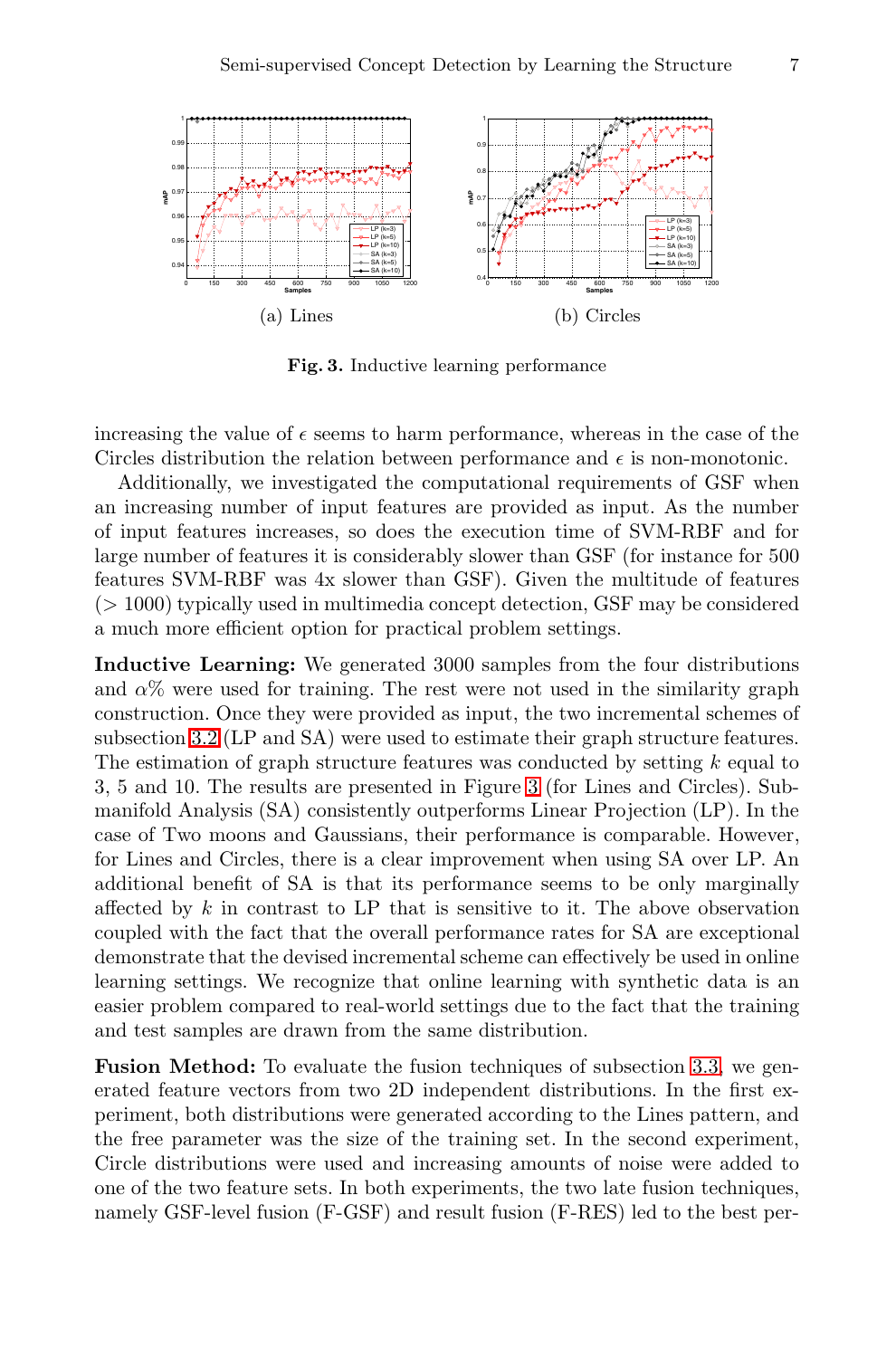#### 8 S. Papadopoulos et al.

formance, higher than both feature-level performance and early fusion methods, namely feature-level (F-FEAT) and similarity-based fusion (F-SIM).

## **4.2 MIR-Fli[ckr](#page-11-6)**

MIR-Flickr [13] was used as a real-world benchmark. Ground truth is available for all 25,000 images of the collection in three variants, strict relevance of image to concept (REL), loose relevance (POT) and aggregate annotation (ALL) [13]. REL and POT contain annotations for 14 concepts, while ALL includes annotations for 24 more concepts (38 in total). We compared GSF with two state-of-the-art approaches, the Semantic Spaces (SESPA) approach [14] and Multiple Kernel Learning (MKL) [15], which were selected for two reasons:

- **–** High performance: SESPA reports better than average performance for the ImageCLEF 2009 photo annotation task. MKL reports higher performance compared to the best method in the PASCAL VOC'07 dataset.
- **–** Reproducibility: The authors of both approaches have disclosed all necessary information and data (e.g. visual features of the dataset images) making possibl[e th](#page-11-7)e replication of their experimental settings.

<span id="page-7-0"></span>In all experiments that follow, the similarity graphs were built with the  $kNN$ technique, setting  $k = 2000$  (empirically found to produce slightly higher mAP scores compared to  $k = 500, 1000$ . We [use](#page-11-7)d different k values during the testing of incremental methods (LP, SA). In addition, we experimentally selected  $C_D$  = 500 due to its higher performance compared to  $C_D = 100, 200, 1000$ .

**GSF vs SESPA.** SESPA [14] is based on the concept of creating a highdimensional space, in which closely positioned images are expected to be semantically related. The authors use three well known visual descriptors based on SIFT. Apart from the SESPA approach, the authors of [14] specify a complete MIR-Flickr-specific evaluation protocol. Following that protocol, we computed the performance of GSF for three different train-test splits and over all three annotation sets (REL, POT, ALL). The performance was quantified in terms

| SESPA 0.216 0.313 0.276 0.237 0.324 0.287 0.240 0.327 0.292                                                                                                                                      |  |  |  |  |  |  |  |  |  |
|--------------------------------------------------------------------------------------------------------------------------------------------------------------------------------------------------|--|--|--|--|--|--|--|--|--|
| $\textbf{GSF-F}_1 \parallel 0.202$ 0.313 0.272 0.225 0.339 0.297 0.237 0.350 0.308                                                                                                               |  |  |  |  |  |  |  |  |  |
| $\textbf{GSF-F}_2 \parallel 0.146 \hspace{0.2cm} 0.257 \hspace{0.2cm} 0.216 \parallel 0.160 \hspace{0.2cm} 0.276 \hspace{0.2cm} 0.233 \parallel 0.171 \hspace{0.2cm} 0.286 \hspace{0.2cm} 0.244$ |  |  |  |  |  |  |  |  |  |
| $\text{GSF-F}_3 \parallel 0.142 \hspace{0.2cm} 0.265 \hspace{0.2cm} 0.142 \parallel 0.162 \hspace{0.2cm} 0.285 \hspace{0.2cm} 0.240 \parallel 0.174 \hspace{0.2cm} 0.295 \hspace{0.2cm} 0.251$   |  |  |  |  |  |  |  |  |  |
| <b>GSF-C</b> $\parallel$ 0.222 0.332 0.291 $\parallel$ 0.247 0.361 0.319 $\parallel$ 0.269 0.380 0.339                                                                                           |  |  |  |  |  |  |  |  |  |
| $\textbf{GSF-D}_1 \parallel 0.227$ 0.340 0.292 0.256 0.371 0.325 0.275 0.388 0.345                                                                                                               |  |  |  |  |  |  |  |  |  |
| $ GSF-D_2 $ 0.237 0.357 0.314 0.263 0.379 0.337 0.278 0.384 0.350                                                                                                                                |  |  |  |  |  |  |  |  |  |

**Table 1.** GSF vs SESPA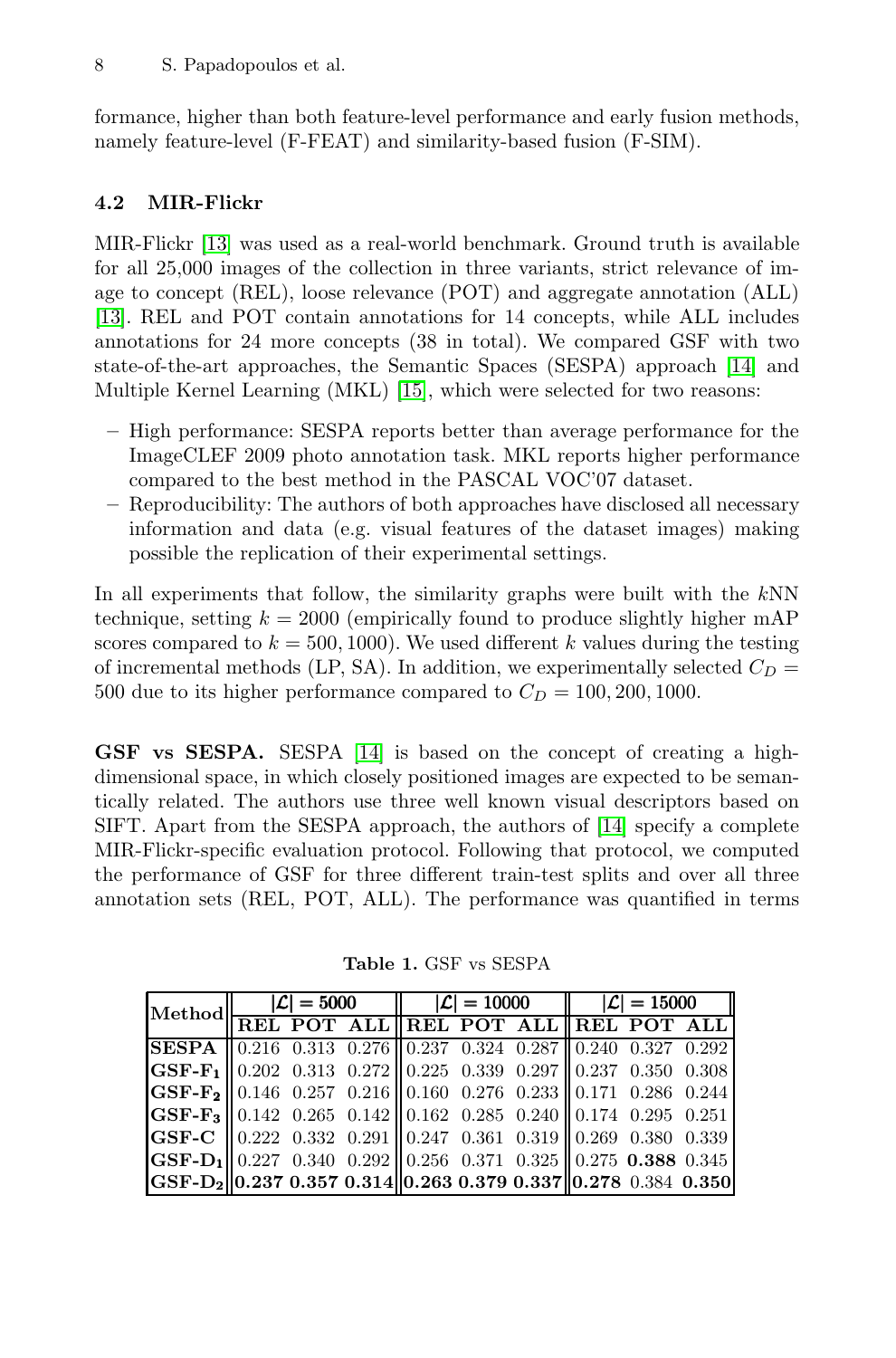<span id="page-8-0"></span>**Table 2.** GSF vs MKL  $(|\mathcal{L}| = 12500$ , ALL)

|                                | $MKL$ $\sqrt{GSF}$ $\sqrt{GSF*}$ |                     |
|--------------------------------|----------------------------------|---------------------|
| <b>Visual</b>                  | $0.530$   0.511   0.511          |                     |
| Tag                            |                                  | $0.424$ 0.433 0.474 |
| $\overline{\text{Visual+Tag}}$ |                                  | $0.623$ 0.624 0.641 |

of m[ean](#page-7-0) Average Precision (mAP) and Area Under the Curve (AUC). Table 1 presents the obtained results (only mAP). Several variants of GSF were evaluated: (a) single feature GSF for each of the three features  $(GSF-F<sub>1</sub>, GSF-F<sub>2</sub>)$ and GSF-F3), (b) multi-modal fusion (GSF-C) relying on the concatenation of the Laplacian eigenvectors of the three similarity graphs , (c) two result fusion variants (GSF- $D_1$  and GSF- $D_2$ ). Result fusion in GSF- $D_1$  relied on linear SVM [11], while in  $GSF-D_2$  it relied on SVM-RBF [12].

The results of Table 1 indicate that GSF clearly outperforms SESPA. Across all train-test splits and all annotation sets, one or more of the feature fusion variants of GSF yield [hig](#page-11-6)her mAP scores. In terms of AUC, the difference in performance is less pronounced and in one case ( $|\mathcal{L}| = 5000$ , REL), SESPA outperforms GSF by a small margin. Out of the [GS](#page-11-6)F variants, the highest performing ones are those relying on result fusion. There is a tendency for bigger improvement i[n p](#page-8-0)erformance (compared to SESPA) as the training set size increases, and the performance increase is larger on the POT set than on REL.

**GSF vs MKL.** The MKL approach by [15] leverages Multiple Kernel Learning for combining a kernel based o[n](#page-8-0) image content with a second kernel that encodes tag information. To derive the visual kernel, the authors of [15] make use of 15 features, while the tag-based kernel is computed by selecting the 457 most frequent tags as features. Table 2 presents the comparison of the mAP-based performance between MKL and GSF on a 50-50 train-test split (ALL annotation set). According to it, MKL outperforms GSF by 3.7% when only the visual features are used as input, while GSF outperfoms MKL by 2.1% when tag features are used. When all features are provided as input, GSF outperforms MKL by a very small margin. The third column of Table 2 reports the results obtained by GSF with the use of tag features computed by use of inverse document frequency. Using the MKL approach with this feature would be impractical due to its very high dimensionality (68,894). Instead, GSF could make use of the feature, since its complexity is not significantly affected by its dimensionality.

Figure 4 illustrates the top eight results from GSF using visual and tag features for the first five REL concepts of MIR-Flickr. All returned results (apart from the first in the Baby concept) are highly relevant to the query concepts. Manual inspection of the top 50 results for other concepts of the dataset further confirms their high relevance.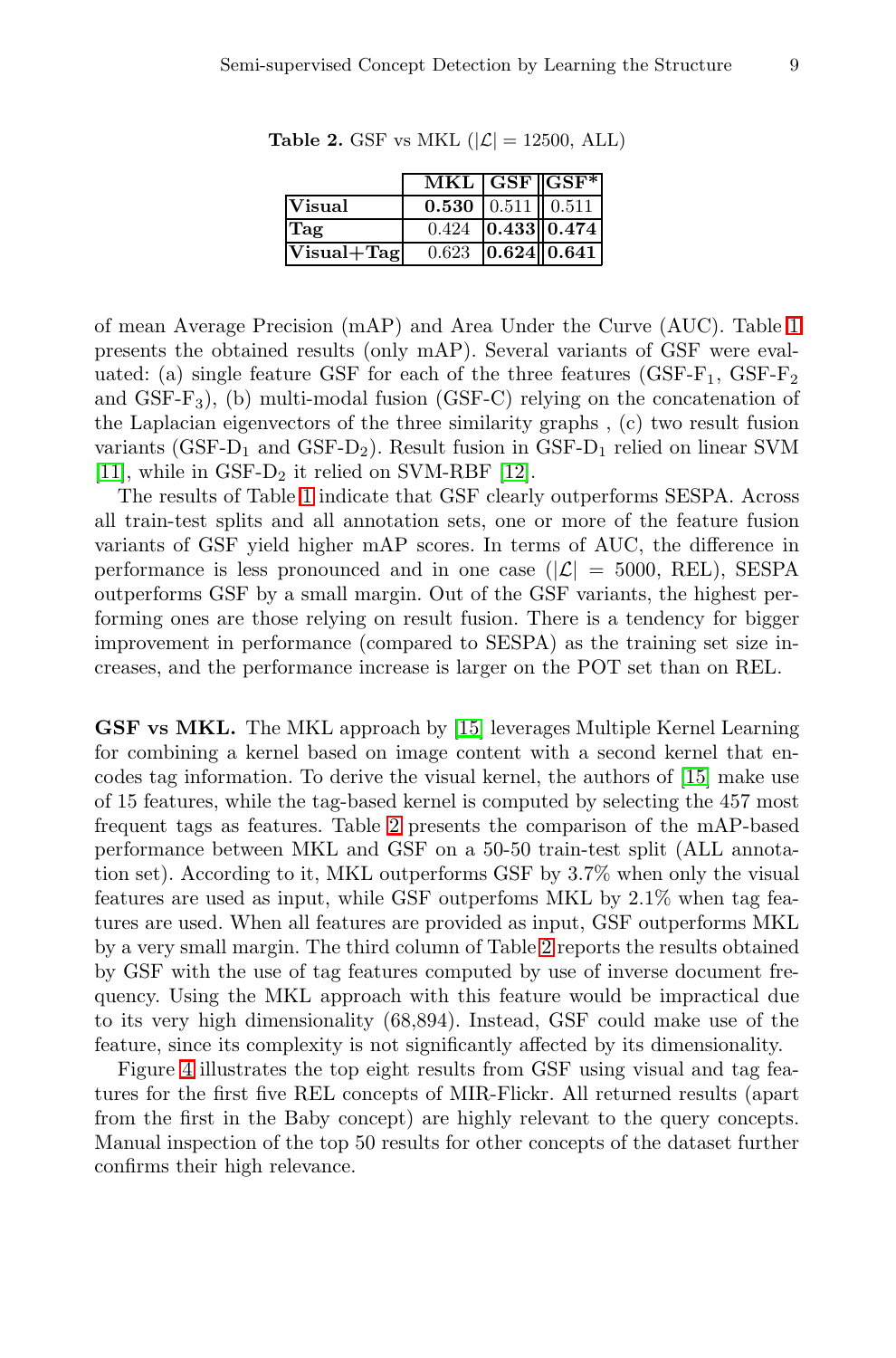

**Fig. 4.** Examples of top retrieved images per concept using the batch mode GSF

**Contribution of Unlabeled Samples.** In this experiment, we evaluate the gains in learning performance when more unlabeled samples are available. Out of the 25,000 images, 5,000 were reserved for training and 10,000 for testing. The remaining 10,000 images were used as unlabeled items. Figure 5 presents the results for three different features (GIST, DenseSiftV3H1, TagRaw50). The features are representative of three feature types: global visual, local visual, and text-based. The experiment is repeated for different values of  $k$ , i.e. the number of top-k most similar neighbours used by SA.

Adding more unlabeled samples together with the labeled ones leads to significant performance gains. In the case of GIST, the largest performance benefits are observed when  $k = 10$ : compared to using only the labeled examples (mAP)  $= 0.21$ , the performance of the concept detector rises to 0.235, i.e. a relative increase of 11.9%, when 10,000 unlabeled samples are added during the computation of the graph structure features. For larger values of  $k$ , the performance benefits appear to be much less pronounced. In the case of DenseSift3VH1, significant performance gains are observed across all values of k. For instance, for  $k = 10$  a 16.3% increase in performance is recorded, while for  $k = 50$  the performance benefit still amounts to 11.8%. In case of the tag-based features, the situation is more similar to the one described for GIST. The performance improvements are clearer for smaller values of k and appear to level off after 3000-4000 unlabeled samples are added together with the labeled samples.

In the same experiment, we could also conclude that the performance of the SA online learning scheme is comparable to the one of the transductive learning scheme. For instance, when using  $k = 100$  (which leads to the best performance for SA among the tested values), the map score of SA using the GIST features and no unlabeled images is 0.243, while the score achieved by the transductive version of GSF is 0.2456 (1.1% higher). When 5000 unlabeled images are provided together with the labeled ones, then the SA performance (again for GIST features) rises to 0.2552, slightly higher than 0.2522, which was achieved by the transductive implementation of GSF. Similar observations were made when using other features as well.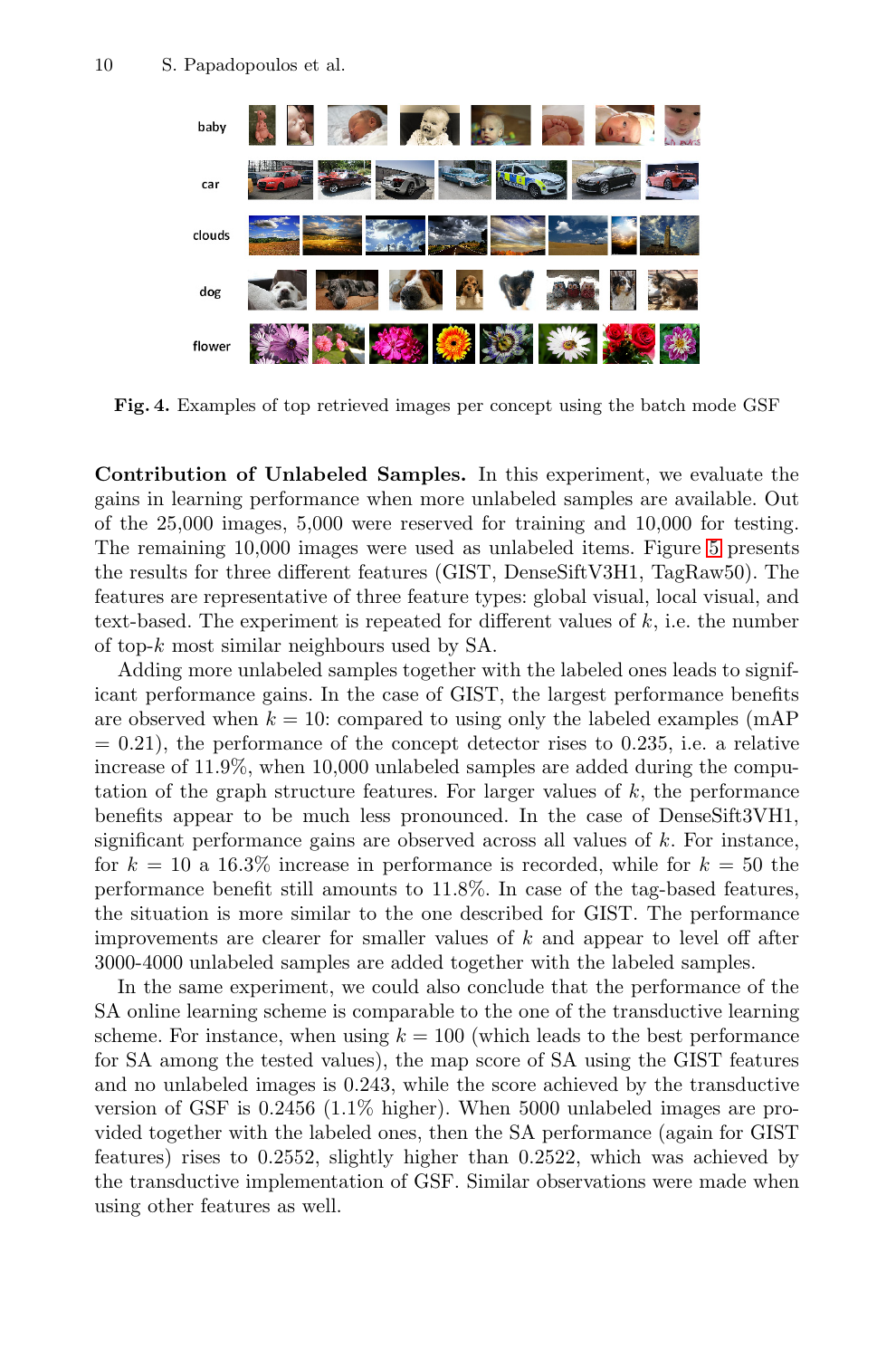

**Fig. 5.** Performance gains by adding unlabeled samples

## **5 Conclusions**

We presented GSF, a multimedia annotation approach leveraging the structure of image similarity graphs. GSF relies on the assumption that images with similar positions on the graph tend to carry the same concepts. Concept detection is then conducted by training classifiers using the graph Laplacian eigenvectors as features. Apart from the transductive formulation of the problem, we proposed two incremental versions, one based on Linear Projection and the other on Submanifold Analysis, and described four fusion techniques applicable to GSF. The transductive version of our approach was evaluated on a wide range of synthetic distributions, and was also compared against two state-of-the-art learning approaches on the MIR-Flickr dataset, giving superior or comparable results. The two incremental implementations were compared on synthetic data, with SA method yielding superior performance. SA was also evaluated on MIR-Flickr in a semi-supervised learning setting, resulting in mAP rates very close to the ones achieved with the transductive version. In addition, SA was found to be quite fast; the average time for predicting the concepts of an image using SA with  $k = 5$  was measured to be 38.4ms (not including feature extraction). In the future, we plan to further study the computational characteristics of the proposed approach by applying it to larger scale problems.

<span id="page-10-0"></span>**Acknowledgements.** This work is supported by the SocialSensor FP7 project, partially funded by the EC under contract number 287975.

## **References**

- 1. Wang, M., Hua, X.-S., Tang, J., Hong, R.: Beyond distance measurement: constructing neighborhood similarity for video annotation. TMM 11(3), 465–476 (2009)
- 2. Zhu, X.: Semi-supervised learning with graphs. PhD Thesis, Carnegie Mellon University (2005) 0-542-19059-1
- 3. Zhou, D., Bousquet, O., Navin Lal, T., Weston, J., Schölkopf, B.: Learning with Local and Global Consistency. In: Advances in NIPS, vol. 16, pp. 321–328. MIT Press (2004)